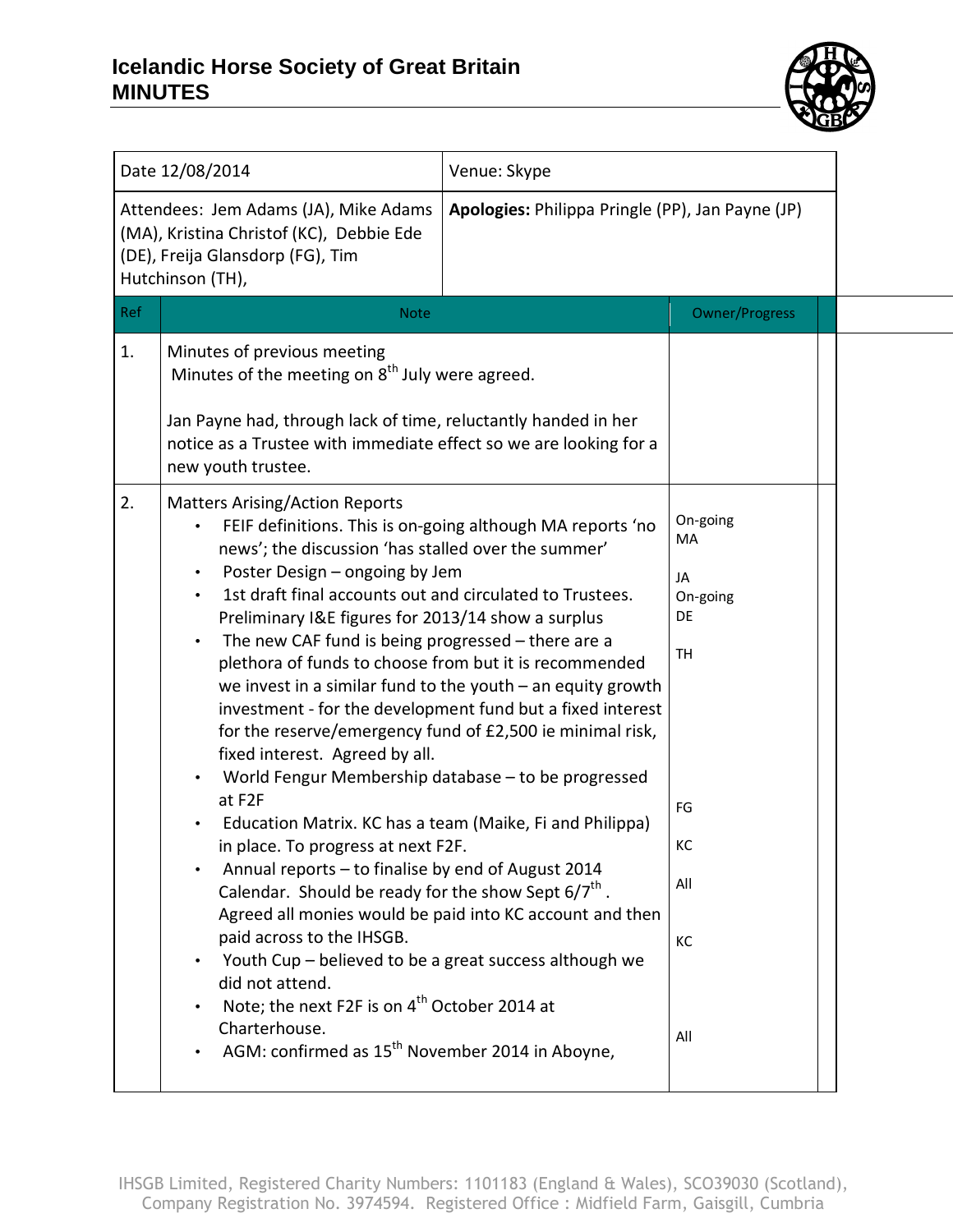

|    |                                                     | Belwade Farm, WHW. Suggest flights and<br>accommodation booked asap. Meeting to start 13.30,<br>preceded by tour round the centre and on site café for<br>lunch. Gundula has offered to host a party on the<br>Saturday night - thank you, Tim to liaise with Gundula,<br>thanking her on behalf of the Trustees and 'looking<br>forward to hearing details nearer the time' | TН |
|----|-----------------------------------------------------|------------------------------------------------------------------------------------------------------------------------------------------------------------------------------------------------------------------------------------------------------------------------------------------------------------------------------------------------------------------------------|----|
| 3. |                                                     | <b>TRUSTEE REPORTS</b>                                                                                                                                                                                                                                                                                                                                                       |    |
|    |                                                     | <b>Breeding Team Report</b>                                                                                                                                                                                                                                                                                                                                                  |    |
|    |                                                     | In full swing organizing breeding assessment and                                                                                                                                                                                                                                                                                                                             |    |
|    |                                                     | Gaedingarkeppni - all forms/details etc published and a large<br>learning curve is being experienced by all the organisers. Tim                                                                                                                                                                                                                                              |    |
|    |                                                     | remarked that did not see that the FIZO breeding assessment                                                                                                                                                                                                                                                                                                                  |    |
|    |                                                     | had been filed yet by FG assured all in hand.                                                                                                                                                                                                                                                                                                                                |    |
|    | <b>Sport report</b>                                 |                                                                                                                                                                                                                                                                                                                                                                              |    |
|    |                                                     | a) Charolotte Cook won the 150m pace event -                                                                                                                                                                                                                                                                                                                                 |    |
|    |                                                     | congratulations, an amazing result, also did quite well in                                                                                                                                                                                                                                                                                                                   |    |
|    |                                                     | T2 - Mike has sent his congratulations and results have                                                                                                                                                                                                                                                                                                                      |    |
|    |                                                     | already been published by Jem on website. All Trustees                                                                                                                                                                                                                                                                                                                       |    |
|    | officially congratulate Charlotte and thank her for |                                                                                                                                                                                                                                                                                                                                                                              |    |
|    |                                                     | representing GB<br>b) Now that BC and festival over the Sport Teams' agenda is                                                                                                                                                                                                                                                                                               |    |
|    |                                                     | focused on the integration of all riders' activities into                                                                                                                                                                                                                                                                                                                    |    |
|    |                                                     | their brief/remit for future discussion, fleshing out                                                                                                                                                                                                                                                                                                                        |    |
|    |                                                     | Gundula's suggestions. To discuss at the Sport meeting                                                                                                                                                                                                                                                                                                                       |    |
|    |                                                     | next week and b/f to the Trustees in due course.                                                                                                                                                                                                                                                                                                                             |    |
|    | c)                                                  | Developing idea of team training beyond the WC year and                                                                                                                                                                                                                                                                                                                      |    |
|    |                                                     | those participants. Looking ahead to become more                                                                                                                                                                                                                                                                                                                             |    |
|    |                                                     | inclusive with wider participation. Consider those                                                                                                                                                                                                                                                                                                                           |    |
|    |                                                     | interested in oval and pace track, cheap trip to Exlo next                                                                                                                                                                                                                                                                                                                   |    |
|    |                                                     | year maybe. In 2016, the MEM is in Luxemburg/Germany                                                                                                                                                                                                                                                                                                                         |    |
|    |                                                     | and is our best opportunity to get more participants                                                                                                                                                                                                                                                                                                                         |    |
|    |                                                     | across a wider spectrum of events. Looking at result                                                                                                                                                                                                                                                                                                                         |    |
|    |                                                     | based performances others will be invited to team                                                                                                                                                                                                                                                                                                                            |    |
|    |                                                     | training weekends, scheduled in early November and<br>April 2015, run by Karen with a supporting team. Hope to                                                                                                                                                                                                                                                               |    |
|    |                                                     | attract maybe 10-12 people. Go abroad and attend a top                                                                                                                                                                                                                                                                                                                       |    |
|    |                                                     | event to get inspired.                                                                                                                                                                                                                                                                                                                                                       |    |
|    | d)                                                  | Looking at judge development opportunities $-$ get some                                                                                                                                                                                                                                                                                                                      |    |